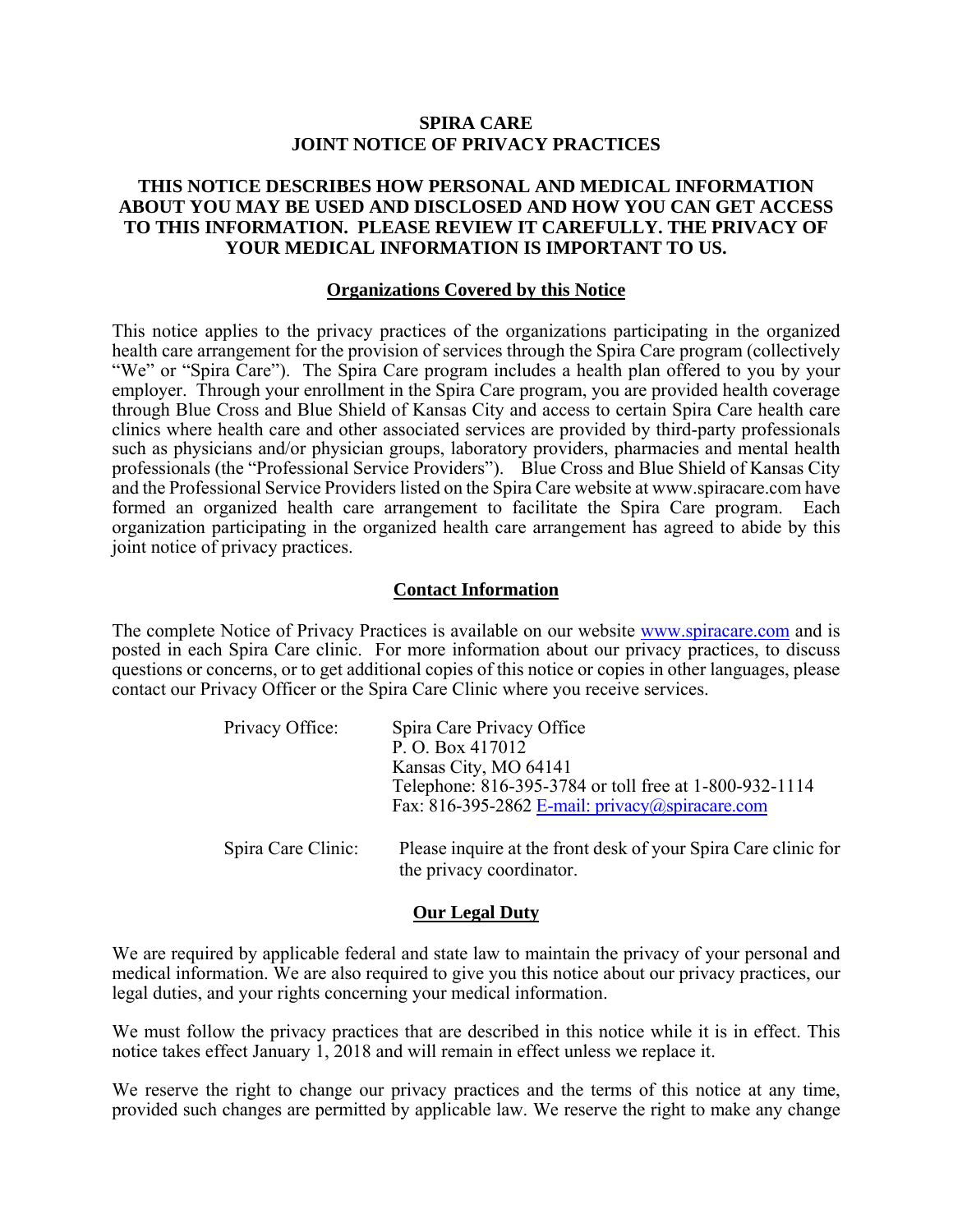in our privacy practices and the new terms of our notice applicable to all personal and medical information we maintain, including medical information we created or received before we made the change. Before we make a significant change in our privacy practices, we will change this notice and send the new notice to our health plan subscribers/patients at the time of the change.

## **Uses and Disclosures of Your Medical Information**

**Treatment:** We may disclose your medical information, without your permission, to provide you with medical treatment or services. We may disclose medical information about you to physicians, nurses, technicians, or other health care professionals involved in your care. Health care professionals may share information about you in order to coordinate the different services you need, such as prescriptions, lab work and x-rays.

**Payment:** We may use and disclose your medical information, without your permission, to pay claims from physicians, hospitals and other health care providers for services delivered to you that are covered by your health plan, to determine your eligibility for benefits, to coordinate your benefits with other payers, to determine the medical necessity of care delivered to you, to obtain premiums for your health coverage, to issue explanations of benefits to the subscriber of the health plan in which you participate, and the like. We may disclose your medical information to a health care provider or another health plan for that provider or plan to obtain payment or engage in other payment activities.

**Health Care Operations:** We may use and disclose your medical information, without your permission, for health care operations. Health care operations include:

- health care quality assessment and improvement activities;
- reviewing and evaluating health care provider and health plan performance, qualifications and competence, health care training programs, health care provider and health plan accreditation, certification, licensing and credentialing activities;
- conducting or arranging for medical reviews, audits, and legal services, including fraud and abuse detection and prevention;
- underwriting and premium rating our risk for health coverage, and obtaining stop-loss and similar reinsurance for our health coverage obligations (although we are prohibited from using or disclosing any genetic information for these underwriting purposes); and
- business planning, development, management, and general administration, including customer service, grievance resolution, claims payment and health coverage improvement activities, de-identifying medical information, and creating limited data sets for health care operations, public health activities, and research.

**Organized Health Care Arrangement:** We may use and disclose your medical information among the organizations participating in the organized health care arrangement for purposes of the organized health care arrangement and operation of the Spira Care program. For example, the Spira Care coordinators are available to assist you both with scheduling appointments and coordinating medical services through the Spira Care clinics as well as providing information regarding satisfaction of your health plan deductibles or coverage of services. We may electronically connect the medical information we receive regarding you and documented in medical claims and medical records of the the Professional Service Providers providing care at the Spira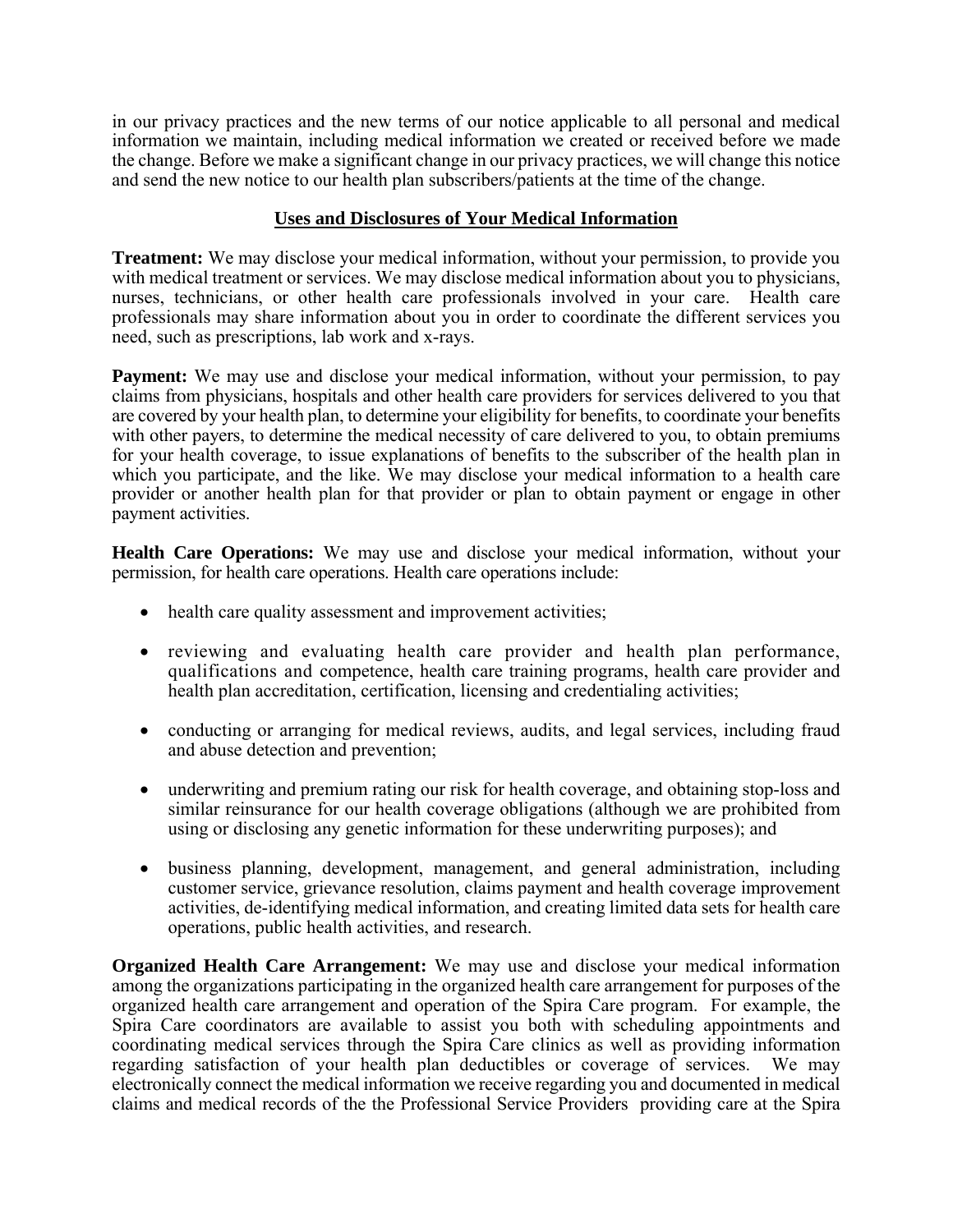Care clinics, including, at minimum, available information regarding your demographics, insurance, problem list, visit history, medication list, radiology reports, lab reports, and provider documentation. The sharing of this information is for the purpose of promoting the efficiency and quality of your medical care. All of the individuals and organizations participating in the organized health care arrangement have agreed to only use this information as permitted under this Notice of Privacy Practices.

**Your Authorization:** You may give us written authorization to use your medical information or to disclose it to anyone for any purpose. The following types of uses and disclosures of medical information will be made only with your written permission, unless required by law:

- **Psychotherapy Notes**. Psychotherapy notes are notes that your mental health professional maintains separate and apart from your medical record. These notes require your written authorization for disclosure unless the disclosure is required or permitted by law, the disclosure is to defend the mental health professional in a lawsuit brought by you, or the disclosure is used to treat you or to train students.
- **Marketing**. We must get your permission to use your medical information for marketing unless we are having a face-to-face talk about the new health care product or service, or unless we are giving you a gift that does not cost much to tell you about the new health care product or service. We must also tell you if we are getting paid by someone else to tell you about a new health care item or service.
- **Selling Medical Information**. We are not allowed to sell your medical information without your permission and we must tell you if we are getting paid. However, certain activities are not viewed as selling your medical information and do not require your consent. For example, we can sell our business, we can pay our contractors and subcontractors who work for us, we can participate in research studies, we can get paid for treating you, we can provide you with copies or an accounting of disclosures of your medical information, or we can use or disclosure your medical information without your permission if we are required or permitted by law, such as for public health purposes.

If you provide us with authorization to use or disclose medical information about you, you may revoke that permission, in writing, at any time. If you revoke your permission, we will no longer use or disclose medical information about you for the reasons covered by your written authorization. You understand that we are unable to take back any disclosures we have already made with your permission, and that we are required to retain our records of the services that we provided to you.

**Family, Friends, and Others Involved in Your Care or Payment for Care:** We may disclose your medical information to a family member, friend or any other person you involve in your care or payment for your health care. We will disclose only the medical information that is relevant to the person's involvement.

We may use or disclose your name, location, and general condition to notify, or to assist an appropriate public or private agency to locate and notify, a person responsible for your care in appropriate situations, such as a medical emergency or during disaster relief efforts.

We will provide you with an opportunity to object to these disclosures, unless you are not present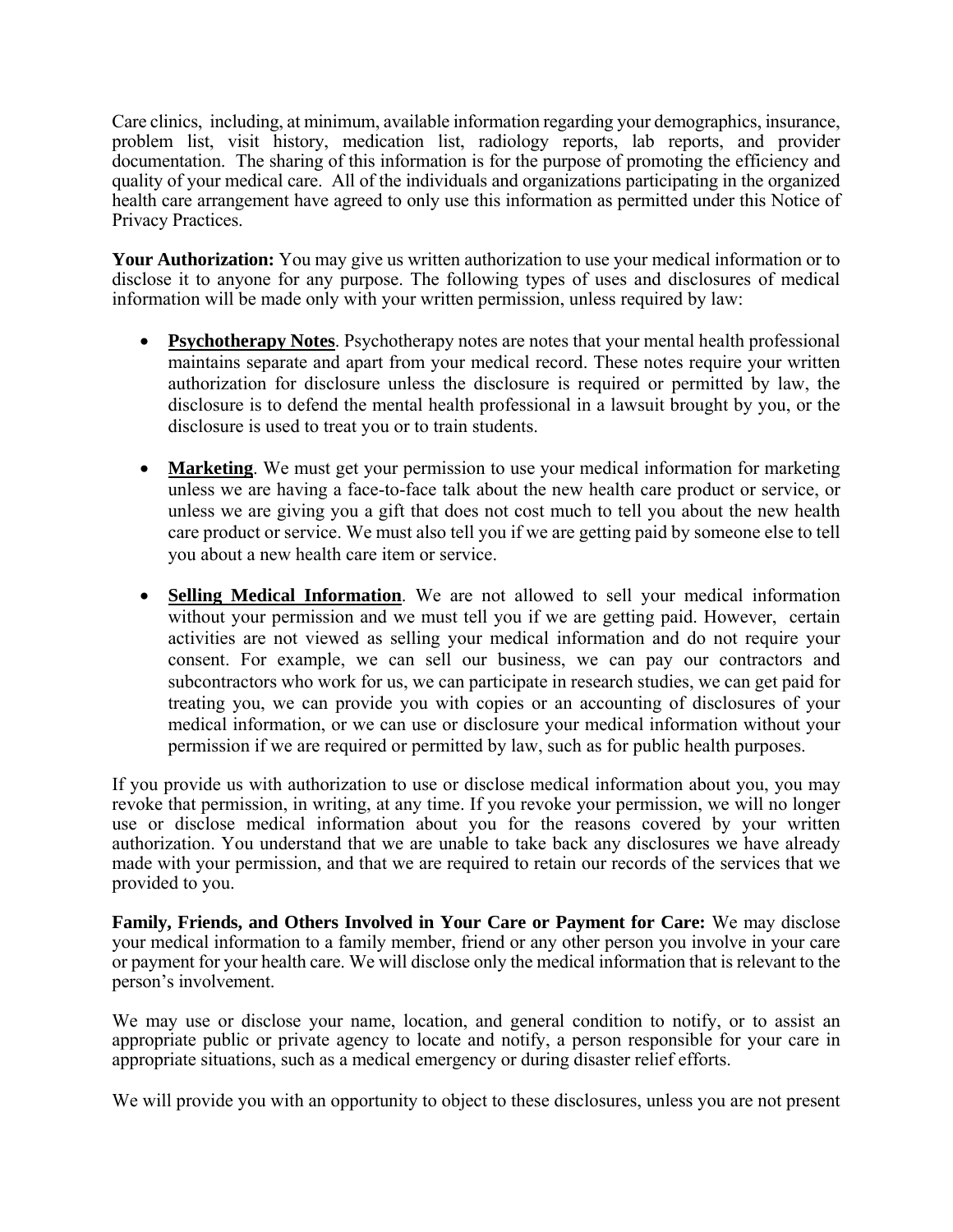or are incapacitated or it is an emergency or disaster relief situation. In those situations, we will use our professional judgment to determine whether disclosing your medical information is in your best interest under the circumstances.

Your Employer: We may disclose to your employer whether you are enrolled or dis-enrolled in a health plan that your employer sponsors.

We may disclose summary health information to your employer to use to obtain premium bids for the health insurance coverage offered under the group health plan in which you participate or to decide whether to modify, amend or terminate that group health plan.

Summary health information is aggregated claims history, claims expenses or types of claims experienced by the enrollees in your group health plan. Although summary health information will be stripped of all direct identifiers of these enrollees, it still may be possible to identify medical information contained in the summary health information as yours.

We may disclose your medical information and the medical information of others enrolled in your group health plan to your employer to administer your group health plan. Before we may do that, your employer must amend the plan document for your group health plan to establish the limited uses and disclosures it may make of your medical information. Please see your group health plan document for a full explanation of those limitations.

**Health-Related Products and Services:** Where permitted by law, we may use your medical information to communicate with you about health-related products, benefits and services, and payment for those products, benefits and services that we provide or include in our benefits plan. We may use your medical information to communicate with you about treatment alternatives that may be of interest to you.

These communications may include information about the health care providers in our networks, about replacement of or enhancements to your health plan, and about health-related products or services that are available only to our enrollees that add value to our benefits plans.

**Other Disclosures Authorized by Law:** We may use and disclose your medical information, without your permission, when required by law, and when authorized by law for the following kinds of public health and public benefit activities:

- for public health, including to report disease and vital statistics, child abuse, and adult abuse, neglect or domestic violence; to report reactions to medications or problems with products; to notify people of recalls of products they may be using; to notify a person who may have been exposed to a disease or may be at risk for contracting or spreading a disease or condition;
- to avert a serious and imminent threat to health or safety;
- for health care oversight, such as activities of state insurance commissioners, licensing and peer review authorities, and fraud prevention agencies;
- for research;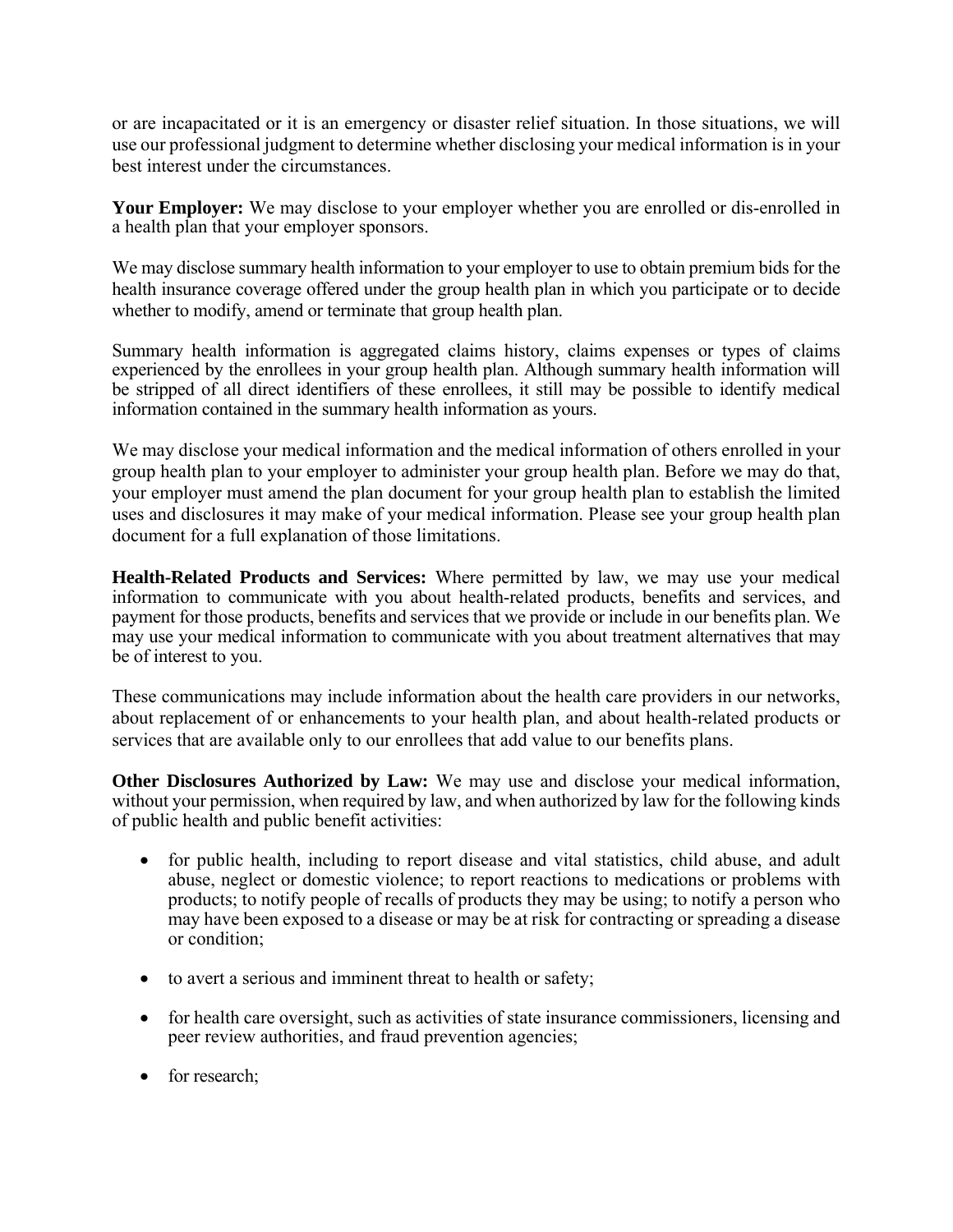- in response to court and administrative orders and other lawful process;
- to law enforcement officials with regard to crime victims and criminal activities;
- to coroners, medical examiners, funeral directors, and organ procurement organizations;
- to the military, to federal officials for lawful intelligence, counterintelligence, and national security activities, and to correctional institutions and law enforcement regarding persons in lawful custody; and
- as authorized by state worker's compensation laws.

### **Uses and Disclosures of Your Personal Information**

Where permitted by law, we may use your personal information to communicate with you and certain state/federal government agencies: (1) in support of efficient operation of a health insurance marketplace (e.g., qualified health plan application assistance); (2) about health-related products, benefits and services; and (3) about payment for those products, benefits and services that we provide or include in our benefits plan. We may use your personal information to communicate with you about the health care providers in our networks, replacement of or enhancements to your health plan, and health-related products or services that are available only to our enrollees that add value to our benefits plans.

# **Your Rights**

If you wish to exercise any of the rights set out in this section, you should submit your request in writing to our Privacy Office. You may obtain a form by calling the phone number on the back of your ID card to make your request.

**Access:** You have the right to examine and to receive a copy of your personal and medical information, with limited exceptions. This may include an electronic copy in certain circumstances if you make this request in writing. We may charge you reasonable, cost-based fees for a copy of your personal and medical information, for mailing the copy to you, and for preparing any summary or explanation of your personal and medical information you request. Contact our Privacy Office for information about our fees.

**Disclosure Accounting:** You have the right to a list of instances in which we disclose your personal and medical information for purposes other than treatment, payment, health care operations, as authorized by you, and for certain other activities.

We will provide you with information about each accountable disclosure that we made during the period for which you request the accounting, except we are not obligated to account for a disclosure that occurred more than 6 years before the date of your request. If you request this accounting more than once in a 12-month period, we may charge you a reasonable, cost-based fee for responding to your additional requests. Contact our Privacy Office for information about our fees.

**Amendment:** You have the right to request that we amend your personal and medical information.

We may deny your request only for certain reasons. If we deny your request, we will provide you a written explanation. If we accept your request, we will make your amendment part of your medical information and use reasonable efforts to inform others of the amendment who we know may have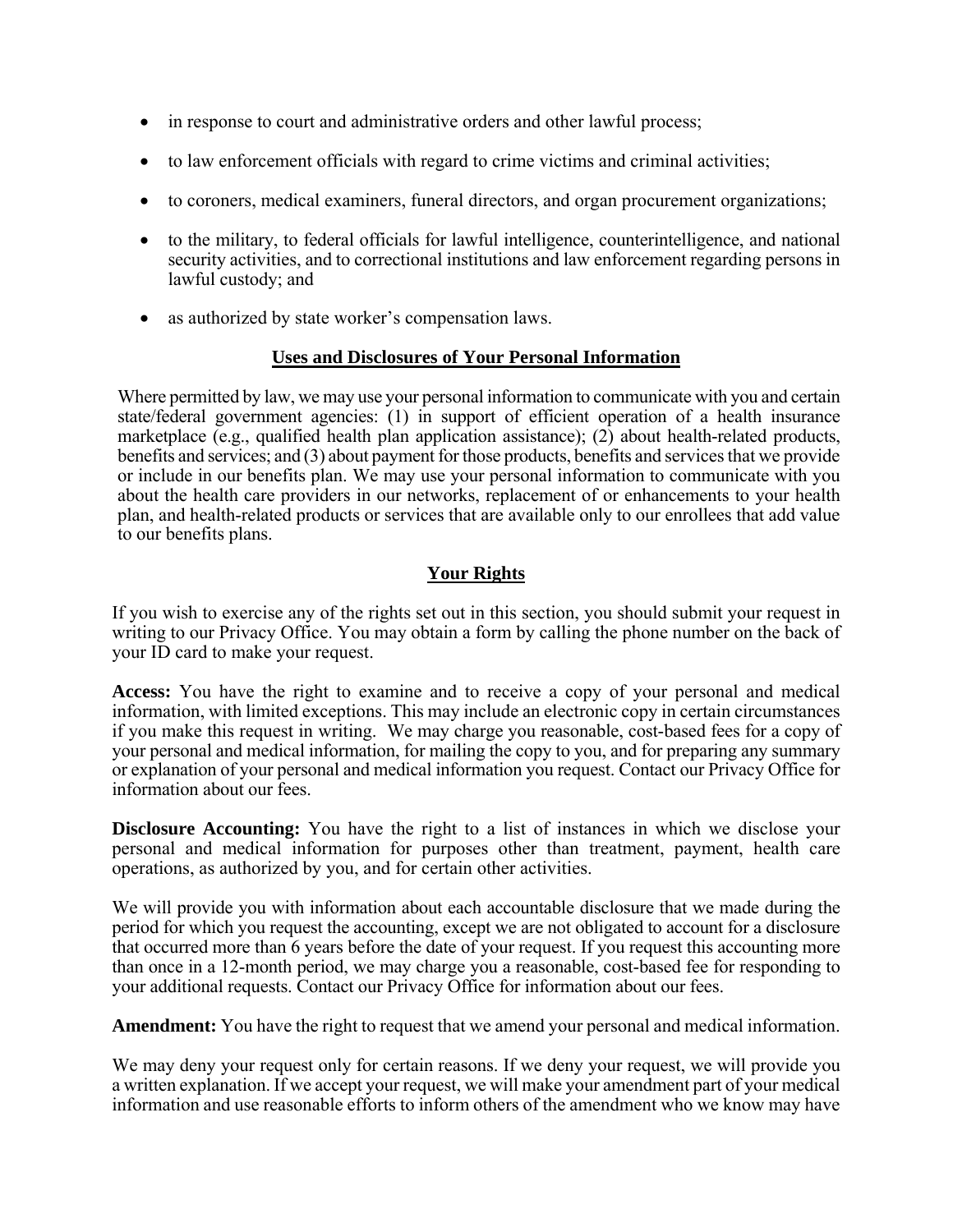and rely on the unamended information to your detriment, as well as persons you want to receive the amendment.

**Restriction:** You have the right to request that we restrict our use or disclosure of your personal and medical information for treatment, payment or health care operations, as part of the organized health care arrangement, or with family, friends or others you identify. We are not required to agree to your request, except in limited circumstances where you wish to pay for medical services out-of-pocket in full at the time of the service and have requested that we not disclose your medical information to a health plan. In such cases, we will refer you to a non-Spira Care clinic for care. If we do agree, we will abide by our agreement, except in a medical emergency or as required or authorized by law. Any agreement we may make to a request for restriction must be in writing signed by a person authorized to bind us to such an agreement.

**Confidential Communication:** You have the right to request that we communicate with you about your personal and medical information in confidence by means or to locations that you specify. You must make your request in writing.

We will accommodate your request if it is reasonable, specifies the means or location for communicating with you, and continues to permit us to collect premiums and pay claims under your health plan. Please note that an explanation of benefits and other information that we issue to the subscriber about health care that you received for which you did not request confidential communications, or about health care received by the subscriber or by others covered by the health plan in which you participate, may contain sufficient information to reveal that you obtained health care for which we paid, even though you requested that we communicate with you about that health care in confidence.

**Electronic Notice:** If you receive this notice on our website or by electronic mail (e-mail), you are entitled to receive this notice in written form. Please contact our Privacy Office to obtain this notice in written form.

**Breach Notification**: In the event of breach of your unsecured personal and health information, we will provide you notification of such a breach as required by law or where we otherwise deem appropriate.

**Right to Decline Participation in Health Information Exchange**: The Professional Service Providers at the Spira Care clinics may choose to share medical information electronically with other health care providers located near or in the same state as the Spira Care clinics through regional or state health information exchanges, such as Missouri Health Connection ("MHC"), LACIE and Kansas Health Information Exchange or through a provider-specific network such as iNetwork. You may choose not to allow your medical information to be shared through regional, state, or providerspecific health information exchanges by either refusing to sign an authorization form or contacting the Privacy Officer, depending on the consent process of the regional or state health information exchange. This means that it may take longer for your health care providers to get information they may need to treat you. However, even if you do not want to participate in a state health information exchange, certain state law reporting requirements, such as an immunization registry, will still be fulfilled through health information exchange, and some states still allow health care providers to access your medical information through a regional or state health information exchange if needed to treat you in an emergency. If you have any questions regarding the Professional Service Providers or Spira Care's participation in exchanges or how to opt out, please contact the Privacy Officer at the number listed on the first page of this Notice.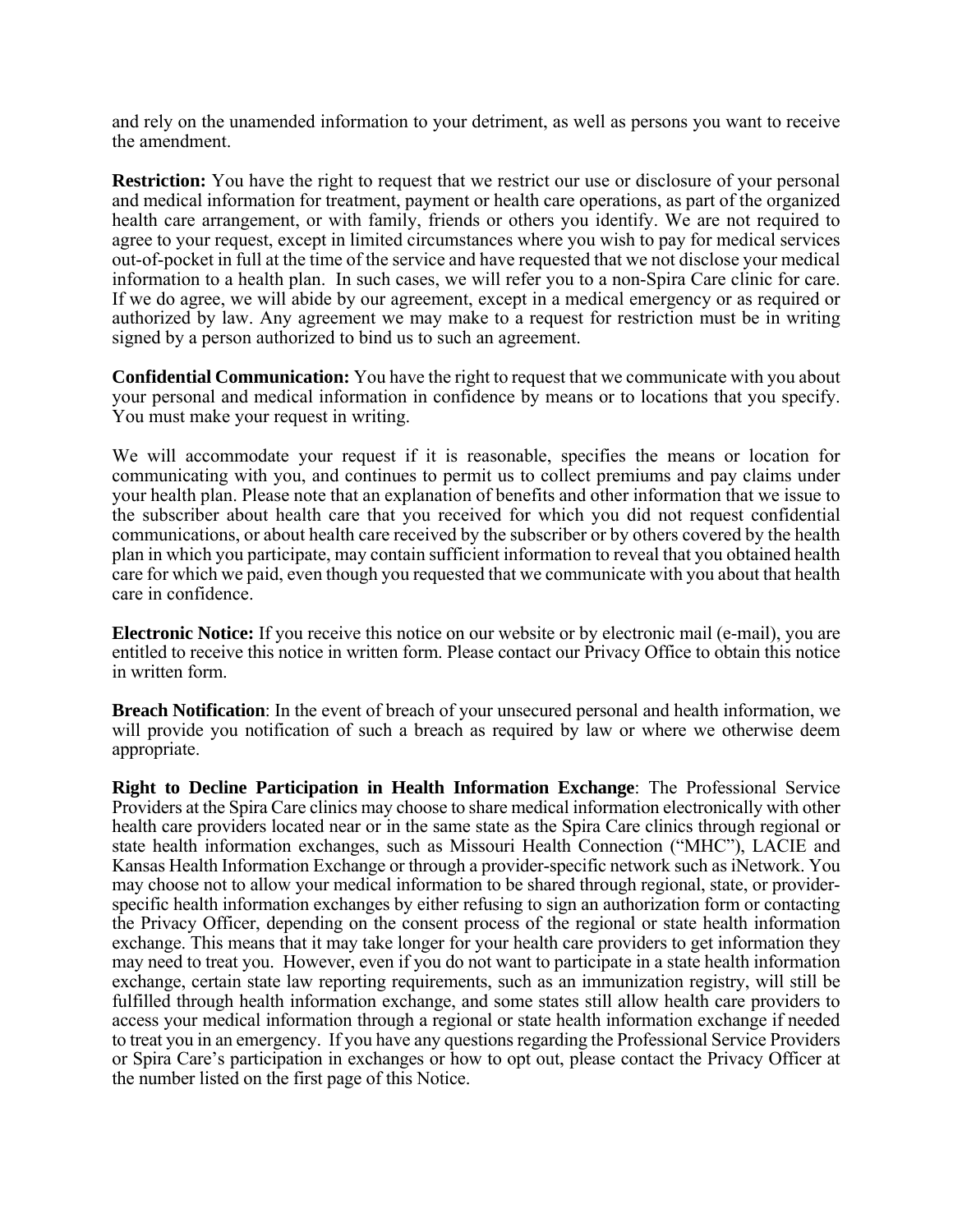### **Complaints**

If you are concerned that we may have violated your privacy rights, or you disagree with a decision we made about access to your personal and medical information, about amending your personal and medical information, about restricting our use or disclosure of your personal and medical information, or about how we communicate with you about your personal and medical information, you may complain to our Privacy Office.

You also may submit a written complaint to the Office for Civil Rights of the United States Department of Health and Human Services, 200 Independence Avenue, SW, HHH Building, Washington, D.C. 20201. You may contact the Office for Civil Rights' Hotline at 1-800-368-1019 or e-mail ocrmail@hhs.gov.

We support your right to the privacy of your personal and medical information. We will not retaliate in any way if you choose to file a complaint with us or with the U.S. Department of Health and Human Services.

## **Discrimination is Against the Law**

We comply with applicable Federal civil rights laws and does not discriminate on the basis of race, color, national origin, age, disability, or sex. We do not exclude people or treat them differently because of race, color, national origin, age, disability, or sex.

We:

- Provide free aids and services to people with disabilities to communicate effectively with us, such as:
	- o Qualified sign language interpreters
	- o Written information in other formats (large print, audio, accessible electronic formats, other formats)
- Provide free language services to people whose primary language is not English, such as:
	- o Qualified interpreters
	- o Information written in other languages

If you need these services, contact Spira Care at the number listed on your insurance identification card (Toll free) or send an email to languagehelp@spiracare.com.

If you believe that we have failed to provide these services or discriminated in another way on the basis of race, color, national origin, age, disability, or sex, you can file a grievance with Spira Care, PO Box 419169, Kansas City, MO 64141-6169, 816-395-3537, TTY: 816842-5607, nondiscrimination@spiracare.com. You can file a grievance in person or by mail or email. If you need help filing a grievance, the Spira Care is available to help you. You can also file a civil rights complaint with the U.S. Department of Health and Human Services, Office for Civil Rights electronically through the Office for Civil Rights Complaint Portal, available at https://ocrportal.hhs.gov/ocr/portal/lobby.jsf, or by mail or phone at:

U.S. Department of Health and Human Services 200 Independence Avenue, SW Room 509F, HHH Building Washington, D.C. 20201 1-800-368-1019, 800-537-7697 (TDD)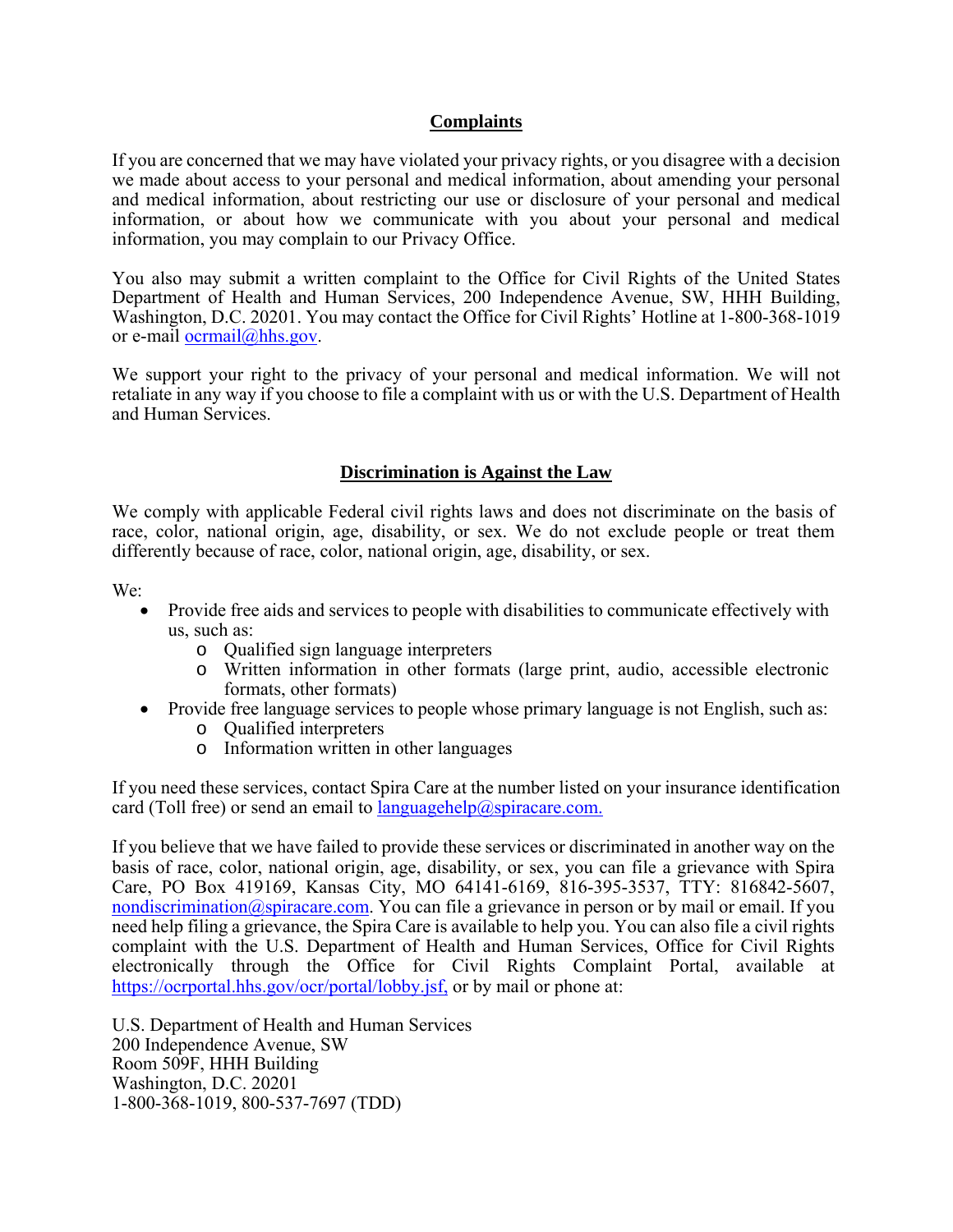Complaint forms are available at http://www.hhs.gov/ocr/office/file/index.html.

### **If you, or someone you're helping, has questions about us, you have the right to get help and information in your language at no cost. To talk to an interpreter, call 1-877-337-7472.**

Spanish: Si usted, o alguien a quien usted está ayudando, tiene preguntas acerca de Blue KC, tiene derecho a obtener ayuda e información en su idioma sin costo alguno. Para hablar con un intérprete, llame al 1-877-337-7472.

Chinese: 如果您,或是您正在協助的對象,有關於 Blue KC 方面的問題, 您 有權利免費以您的母語得到幫助和 訊息。洽詢一位翻譯員,請撥電話1-877-337-7472。

Vietnamese: Nếu quý vị, hay người mà quý vị đang giúp đỡ, có câu hỏi về Blue KC, quý vị sẽ có quyền được giúp và có thêm thông tin bằng ngôn ngữ của mình miễn phí. Để nói chuyện với một thông dịch viên, xin gọi 1-877-337-7472.

German: Falls Sie oder jemand, dem Sie helfen, Fragen zum Blue KC haben, haben Sie das Recht, kostenlose Hilfe und Informationen in Ihrer Sprache zu erhalten. Um mit einem Dolmetscher zu sprechen, rufen Sie bitte die Nummer 1-877-337-7472 an.

Korean: 만약 귀하 또는 귀하가 돕고 있는 어떤 사람이 [Blue KC]에 관해서 질문이 있다면 귀하는 그러한 도움과 정보를 귀하의 언어로 비용 부담없이 얻을 수 있는 권리가 있습니다. 그렇게 통역사와 얘기하기 위해서는 1-877-337-7472 로 전화하십시오.

Serbo-Croatian: Ukoliko Vi ili neko kome Vi pomažete ima pitanje o Blue KC, imate pravo da besplatno dobijete pomoć i informacije na Vašem jeziku. Da biste razgovarali sa prevodiocem, nazovite 1-877-337-7472.

فلسديك الحسق فسي الحصيول ، KC Blue إن كسان لسديك أو لسدي شسخص تسباعده أسسئلة بخصيوص :Arabic -علـــي المســـاعدة والمعلومـــات الضـــرورية بلغتـــك مـــن دون ايـــة تكلفـــة<sub>.</sub> للتحـــدث مـــع مـــترجم اتصـــل بـــــــــ2742.<br>337-877-1 .

Russian: Если у вас или лица, которому вы помогаете, имеются вопросы по поводу Blue KC, то вы имеете право на бесплатное получение помощи и информации на вашем языке. Для разговора с переводчиком позвоните по телефону1-877-337-7472.

French: Si vous, ou quelqu'un que vous êtes en train d'aider, a des questions à propos de Blue KC, vous avez le droit d'obtenir de l'aide et l'information dans votre langue à aucun coût. Pour parler à un interprète, appelez 1-877-337-7472.

Tagalog: Kung ikaw, o ang iyong tinutulangan, ay may mga katanungan tungkol sa Blue KC, may karapatan ka na makakuha ng tulong at impormasyon sa iyong wika ng walang gastos. Upang makausap ang isang tagasalin, tumawag sa 1-877-337-7472.